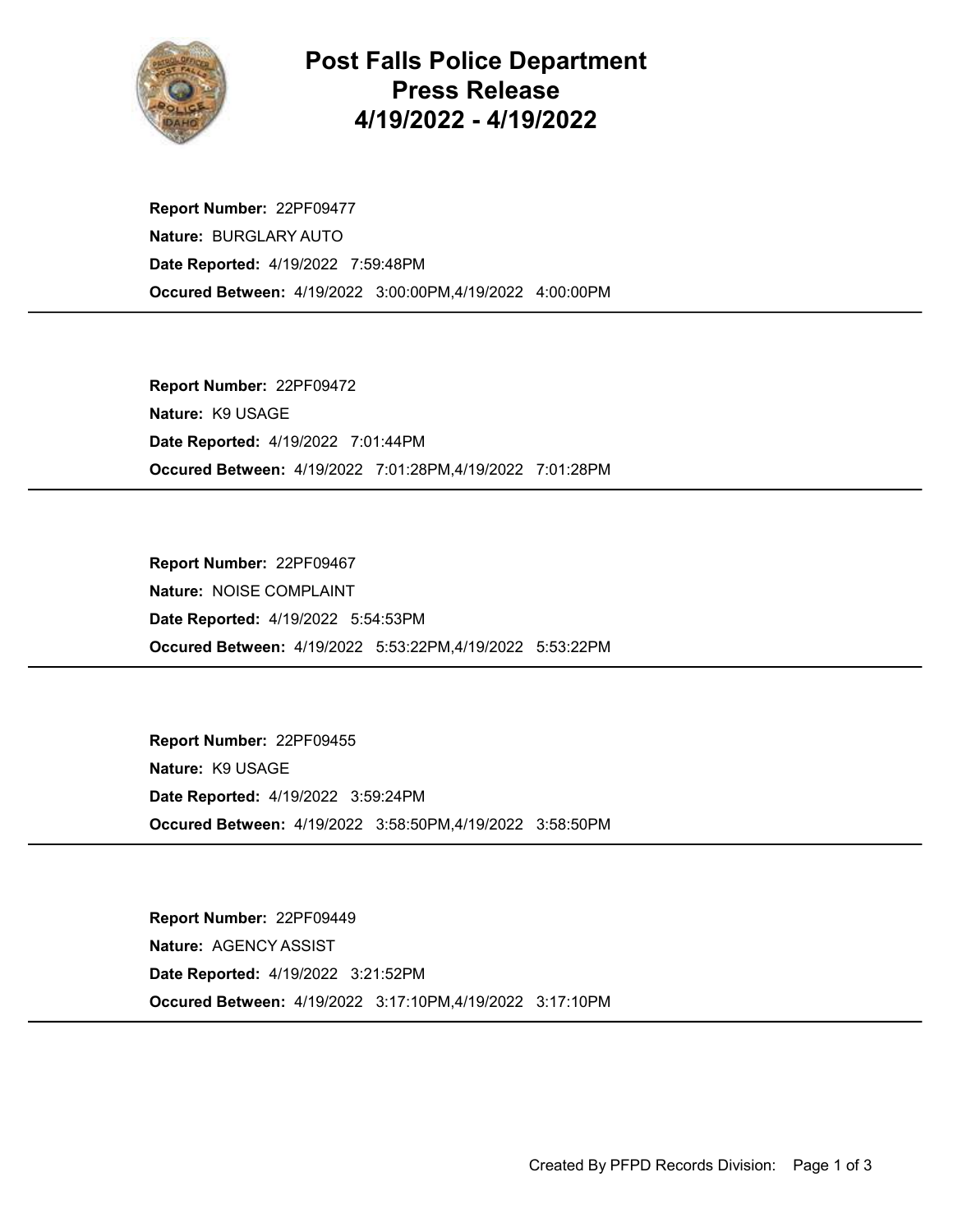Occured Between: 4/19/2022 2:38:19PM,4/19/2022 2:38:19PM Report Number: 22PF09445 Nature: NOISE COMPLAINT Date Reported: 4/19/2022 2:40:48PM

Occured Between: 4/19/2022 2:00:51PM,4/19/2022 2:00:51PM Report Number: 22PF09441 Nature: TOBACCO PROBLEM Date Reported: 4/19/2022 2:01:17PM

Occured Between: 4/19/2022 1:02:14PM,4/19/2022 1:02:14PM Report Number: 22PF09434 Nature: DRUGS Date Reported: 4/19/2022 1:02:14PM

Occured Between: 4/19/2022 12:44:36PM,4/19/2022 12:44:36PM Report Number: 22PF09432 Nature: TOBACCO PROBLEM Date Reported: 4/19/2022 12:44:36PM

Occured Between: 4/19/2022 12:29:18PM,4/19/2022 12:29:18PM Report Number: 22PF09428 Nature: AGENCY ASSIST Date Reported: 4/19/2022 12:30:12PM

Occured Between: 4/19/2022 10:04:41AM,4/19/2022 10:04:41AM Report Number: 22PF09413 Nature: TOBACCO PROBLEM Date Reported: 4/19/2022 10:05:45AM